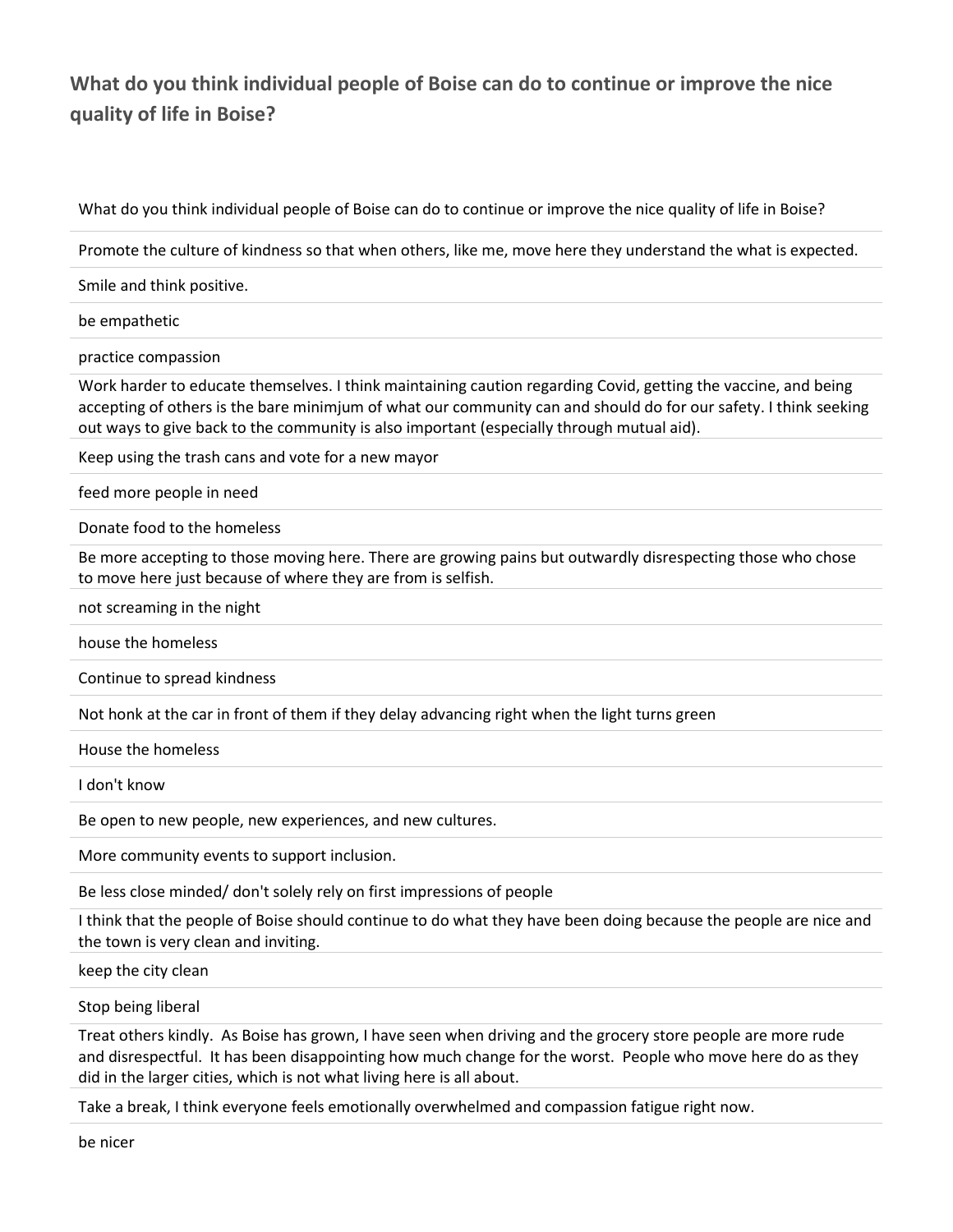invite more people in and not be conservative (:

Not much, Boise's pretty nice

Just keep putting others ahead of yourselves, even in small ways. Hold the door, leave a tip, clean up after yourself, etc.

Be open minded, accepting of diversity, anti-racist, and environmentally aware.

Just talk to eachother

Support local businesses and community.

Volunteer at the homeless shelter or donate to the shelter

I think the quality of life here is better than anywhere else I've seen

Be nice

do small nice gestures more often like holding the door open and asking people how their day was

be kinder and more inclusive

I think there is a lot of hate going on due to political strife. If people could move past their political feelings and judgements then they could go back to helping each other. I've heard a lot of talk about how Boise has changed and the assumption by locals is people from California are moving in. When in reality a lot of locals are feeling hate for others and it is changing how they react and act to other people. I got cussed out by someone because I was wearing a shirt that said California on it even though I am not from there and never lived there. They called me names in front of their kids at the grocery store. The hate is coming from a lot of people and it needs to stop for Boise residents to get back to being caring and nice.

Just keep walking around with a smile! Boise has the most personable population I have ever seen!

listen to each others opinions and not hate on other peoples opinions

Advocate for themselves and others within local politics.

Come together as a community

Don't let politics take over their life.

Vote Democrat and push leftist polices

to not be republican

keeping the city clean and close together overall

I think that we need to keep the friendliness of Idaho here. We are all neighbors and want to help. People need to quit trying to change our ways to adapt for the people moving here and they need to adapt to us.

keeping the city together and clean

Keep it clean

I mean, there's a lot. We need to get better city planning on all levels, but what an ordinary person can do is to vote!

be nice

I think people can continue to have compassion and empathy for others around them.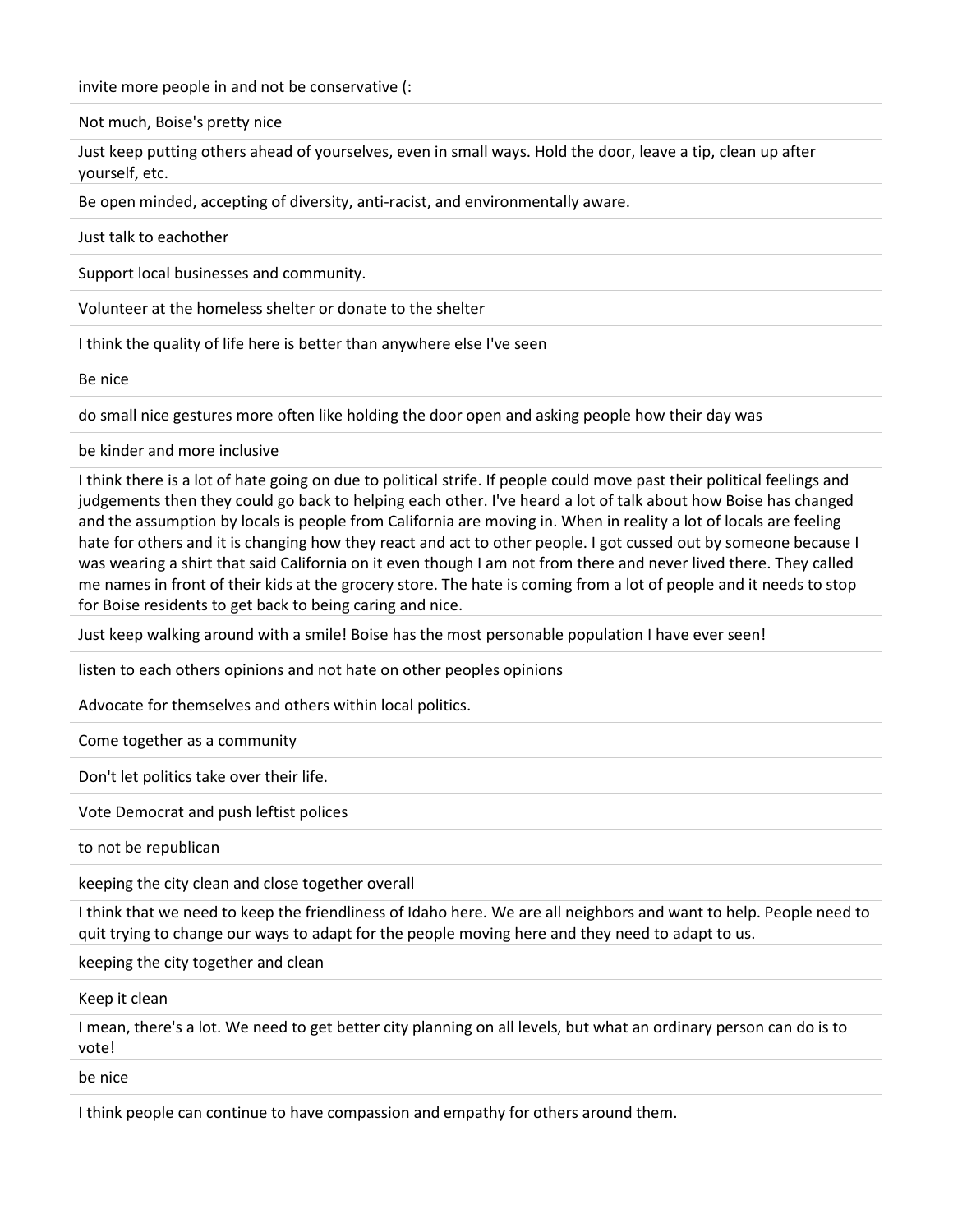## Be more aware of their surroundings

Don't let politics take over their lives

## Being nice to others

## give more

Boise has a small town connection feel to it. I feel like the majority of people here are kind and I hope it stays that way. Keep the small town community feel even if it continues to grow

I believe that boise does a pretty good job at quality of life here compared to my hometown,

Throw away trash and recycle.

Doing small acts of kindness is an easy way to make someone's day better like smiling and giving them a genuine compliment or holding the door for them. Treating people in the service industry with respect and kindness could use some improvement. Through the experience of someone close and things I've seen, some people here in Boise treat waitstaff, store clerks, and others like they're sub-human which is upsetting to see. Although I know not everyone is like that, that type of behavior seems to be increasing.

People who are super nice

Boise is known for the generally kind people and I think it should stay this way.

As individuals, the people of Boise could volunteer, whether its at the food bank, or with an outdoors organization picking up trash. People giving their time and coming together creates a nicer community.

just continue to be friendly. Boise is well known for common kindness

Care about each other more than you care about your political affiliations

I want to believe so, but many people have a specific envision of what Idaho is and the beliefs related to Idaho (I am referring to republican beliefs). There is a fair amount of diversity in Boise (not just Republican believers - as I have heard some people who are moving to Idaho say), and I witness a lot of hate and violence from political disputes to gun policy disputes, and more.

Continue to help each other

I think that being respectful goes a long way, being respectful of the residents but also the city itself.

not sure

keep doing what they are doing

Dont know

Be kind and respectful to people regardless of race, gender, or political beliefs.

be better overall

"Be excellent to each other."- Wyld Stallyns

be ni e to starngers

Accept Change

Try to keep the community-like atmosphere of Boise and don't let hate groups gather or have space in this county and city.

Not become a sanctuary city for the homeless because it makes it difficult to help the ones who are in need with the ones who are just asking for money to use them for drugs.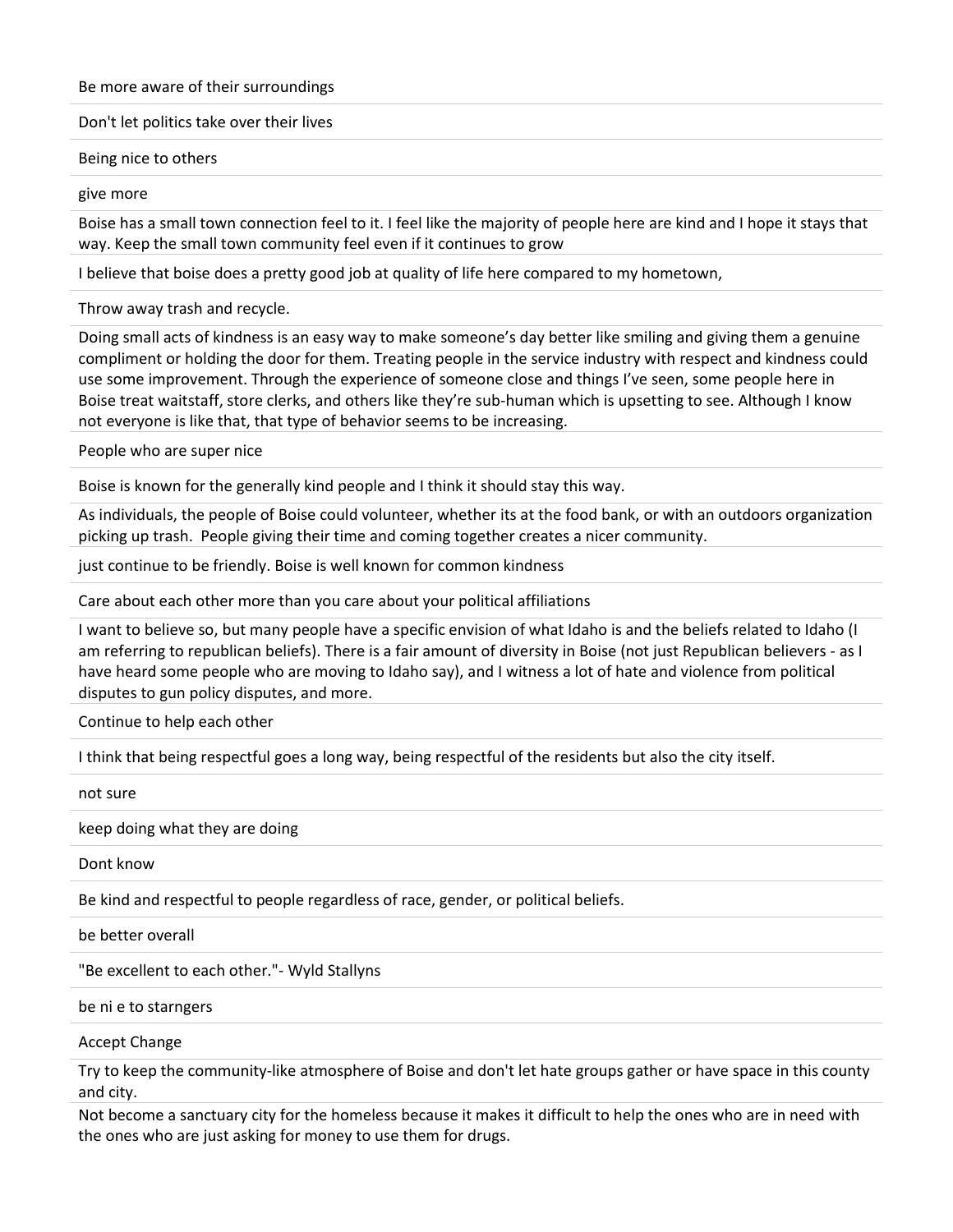Clean up after themselves, be kind to be around them

Donate funds/time to local non profits

Be nicer driving on the roads

By better improving the community connection and trying to hold more community base events. There are many other ideas but that is a big one that can help improve the quality of life. A healthy communicating community is a thriving one

Help refugees

Nice quality of life is subjective, or the question wouldn't be on this survey. However, helping those less fortunate or under represented is always needed. Cleaning the community, giving, advocating for access to enrichment and health opportunities, speaking up for people who don't have a strong voice.

Do small acts of kindness.

I don't live in Boise.

be kinder to one another

There are still pockets of racism that plague this great state. When the good people of Boise encounter idiots of that variety, they need to tactfully let them know how stupid they sound, and that racism of any variety is what doesn't belong in our state.

Just be kind to other and do not get into any trouble.

Keep the city clean

remember it's still a relatively small community and people talk / reputation matters here

Educate car drivers on cyclist safety

Unknown

They can do the little things like caring for the environment and making campus and the community look friendly.

not litter.

Try to diversify their knowledge and those they spend time getting to know. There is a lot of diversity in Boise, and simply thinking about your own demographic and mingling with that group alone is not at all beneficial to the growth of Boise as a whole.

dont know

Taking notice of surroundings and acting on kindness when opportunities are there

be nice humans

being kind to service workers, not littering, taking care of their energy and space

Give back to the community/local nonprofits

Be welcoming and open minded to different ideas. I believe this for every place though

Remain conservative and respectful

Being open to allowing others to feel welcomed here.

Each person should strive to do at least 1-3 kind gestures per day in Boise.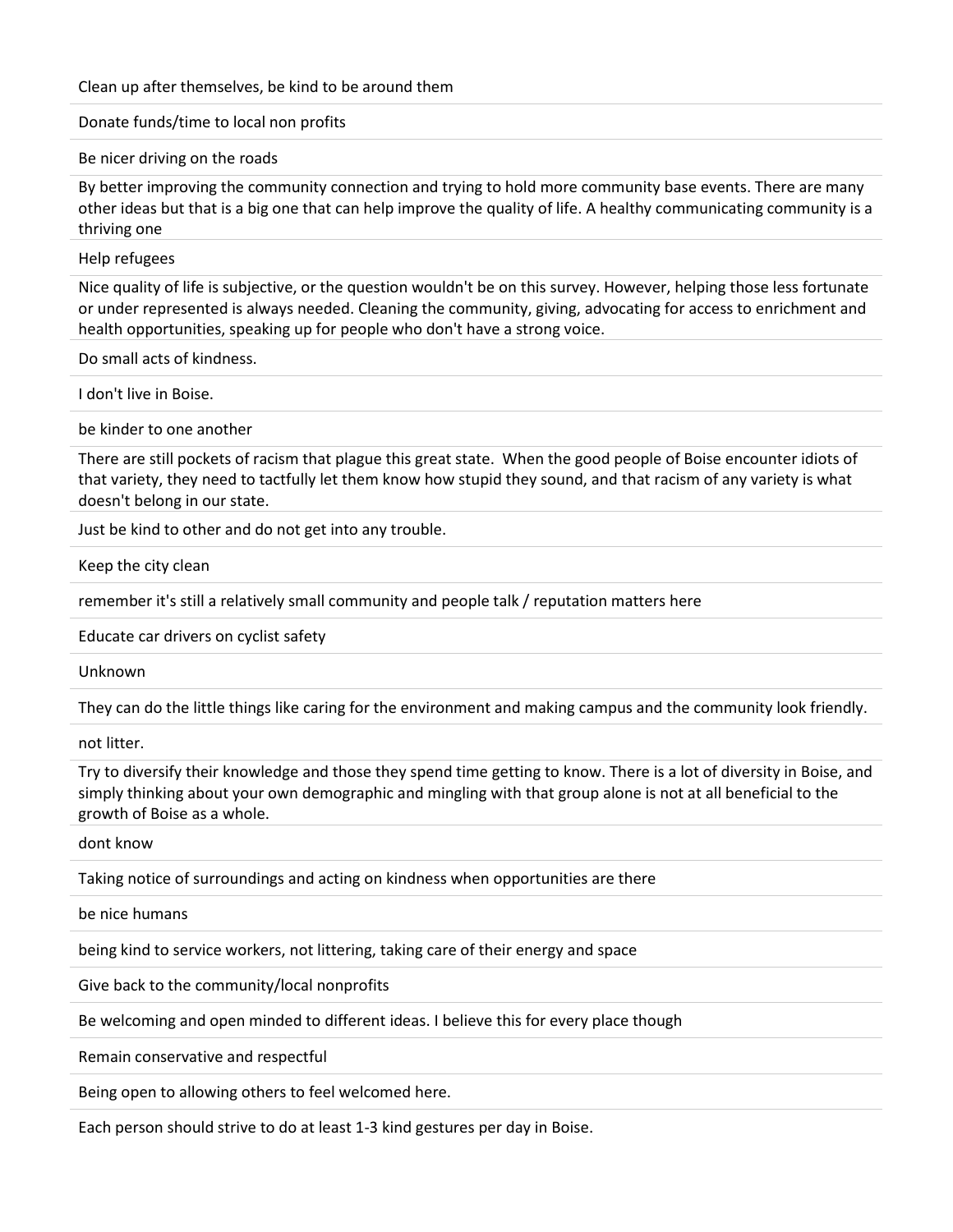Just be thoughtful of others.

keep the city clean

Mutual respect regardless of perceived class level

Be genuine to the people in this city because this city has always had genuine people.

Continue to be nice to everyone

look out for each other

Clean up after themselves

if everyone just took there time doing things

Become more diverse!

I think as hard as it is trying to be nicer to incoming residents and making it feel like a loving community.

be nicer on the road, driving

be more caring

Have more things to do.

Be friendly to strangers and not closed-off.

Be more solidary and pay the taxes, specially the big companies (and banks)

continue to look out for others and want the best for everyone, not just themselves.

Improve the housing market and try to stop the rapid urbanization of Idaho.

Positive attitude is key. Random acts of kindness spread throughout communities

na

Help eachother out

Respect each other

Maybe

Treat everyone, regardless of race OR religion, like they are an equal

Forget about politics and focus on what makes this such a great state, the nature and the kindness of others.

Help Community

I think people need to be more educated on how to get involved in the community. I know, as an SPS student, of various organizations that allow for volunteers and internships, but I don't know if there is many people that actually know about these opportunities. I think there needs to be more education about volunteer opportunities as well as more awareness about Boise State's helping things (such as the food pantry).

Continue to be nice to each other

Inforce equality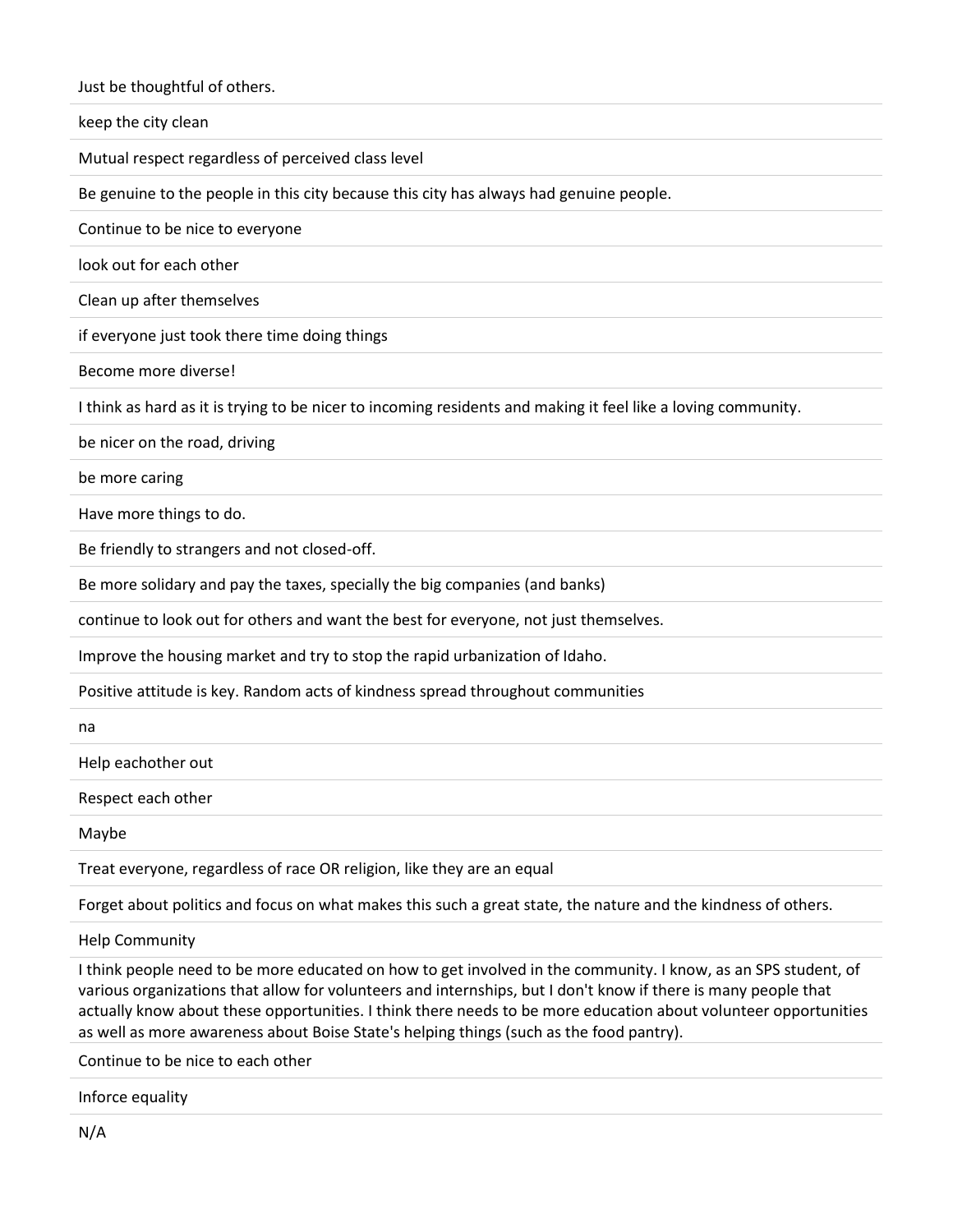N/A

Help more people in need. Mostly women and children.

I think that the city is very clean and its good to try to keep it that way

Drive nicely and not like a Californian

I think that people can contribute to be more accepting and treat everyone with equality.

I have witnessed people yelling racial slurs in downtown Boise so there needs to continue to be education about the affects of systemic racism.

Not change you they are, just keep their identity.

keep liberals out

Dedicate more time to thinking of others and how they can help. I'm not saying that individuals of Boise are selfish, but I know how difficult it can be to take time to think of others and actively look for ways to help when life is so busy.

I think that people are fairly nice in Boise. I also compare it to where I grew up where people are very nice.

Understand everyone's differences and find common ground on something

Continue to take care of their city and not litter.

Improve environmental factors- plant more trees, use more public transportation, don't litter

Pay it forward, even if no-one has payed it forward for you

not litter on the streets.

Keep it up

N/A

The people in Boise are some of the kindest I've ever met- people open doors for each other, say hello to each other, help each other carry their groceries, etc.- so I would say just continuing to do little things like this.

Not give so much hate to Californians.

I have lived several places, Idaho lacks some of the formalities that are in other places, but I prefer Idaho's to-thepoint attitude

People in Boise are really some of the nicest people I've ever met- strangers hold doors open, say hello, help you carry groceries, etc.- so just continuing to do little things like that.

give back more to the community

i dont know

Continue to give the benefit of the doubt when people's actions don't meet your expectations, be gentle with each other.

Learn to drive

It's pretty nice already, I don't have anything in mind

NA

Forget about politics.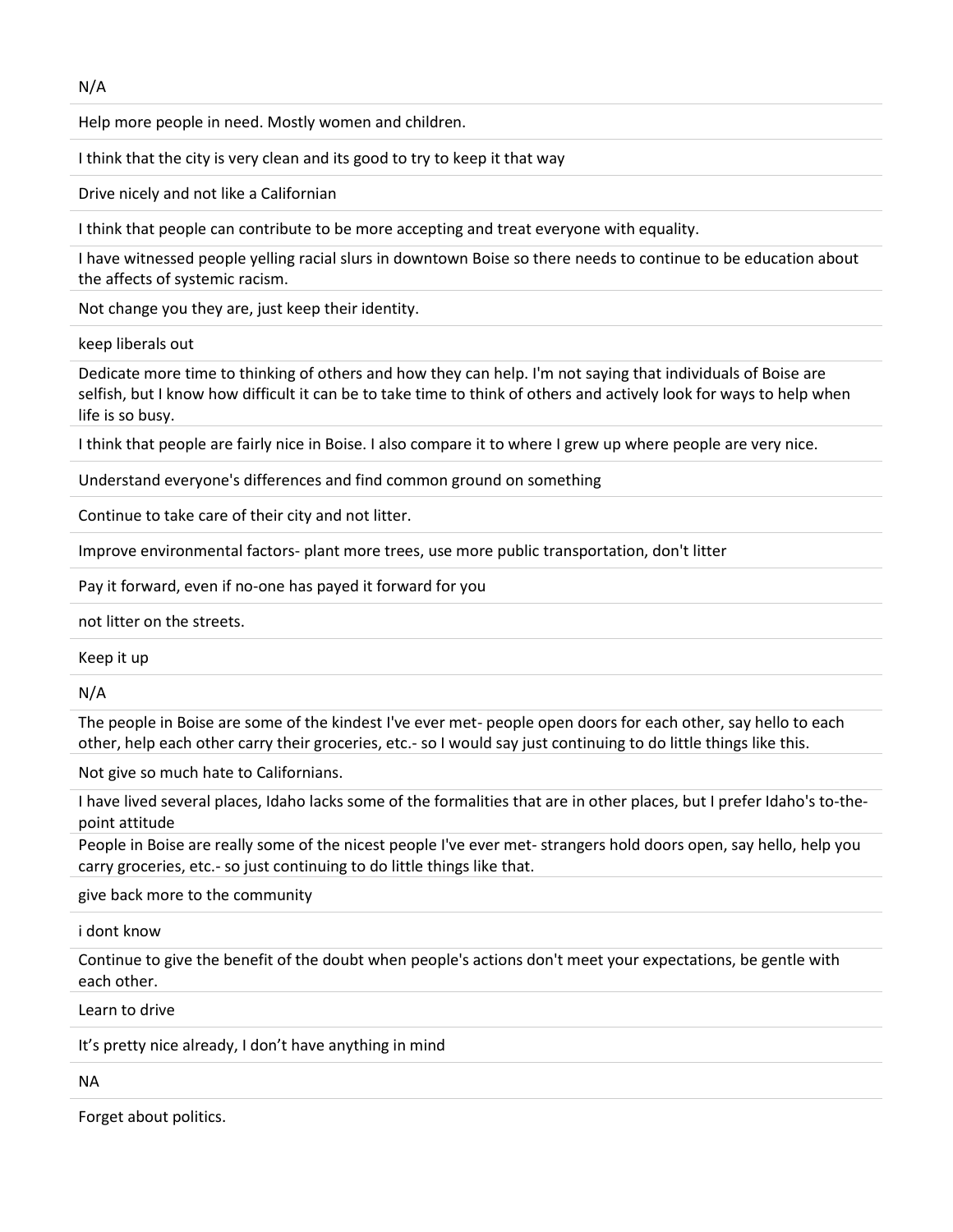voulenteer

Being aware of their surroundings

have your head up and look to be the change that you want to se in the world.

Do unto others what you want done to you.

help where they can

Being patient

Care more about people other than themselves

Just be nice

Pick up litter, clean up after themselves, help the homeless

Be nicer to everyone

smiling and complimenting others

Go to church, start a family, eat healthy. Improve your life first and the kindness will be a by product

Help push for affordable housing

Continue to go above and beyond what others expect with kindness but remain authentic in their kindness.

Being nice to everyone even outsiders and Californians, yes I'm bitter too that I can't afford a big house but being mean isn't going to keep them out.

Be considerate

accepting each other for who they are

help get the homeless of the streets

I dont know

Just try and do little things each day to help people while not expecting anything or recognition in return.

Engage with the community and also do not let politics take full control

Be courteous and caring

Just be aware of others around them and the different situations people are in, and to just be kind.

Keep being good people, judge only on character

Not much honestly

Give individuals food and clothes when they are in need and not post it on social media.

Be more considerate on the road, avoid causing a scene and hassling front-line workers, be more open to assisting others, voting and pushing for change in the community to address homelessness, mental health, wage issues, and out of control cost of living increases.

We need to focus more on actual solutions for homelessness and not just waste time on vilifying the homeless population.

Be more open and accepting, especially on the outer edges of Boise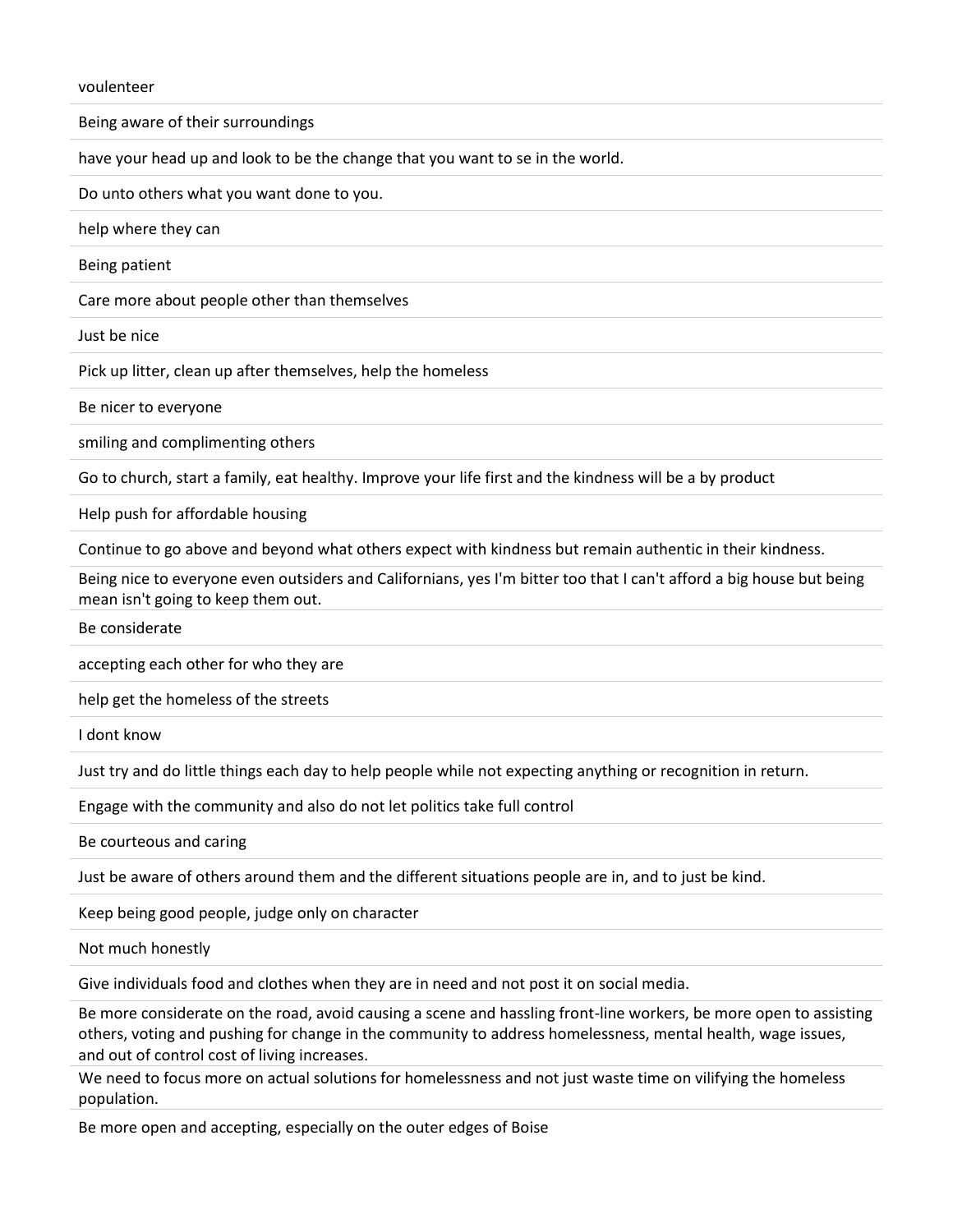Vote for officials who will make systemic changes to the way Boise is run

Keep doing what they are doing.

Continue doing acts of good without expecting anything in return

Just be kind to each other because you never know what someone else is going through

Have more ways of helping others and trying to help everyone no matter what.

Be respectful of others and their opinions, everyone should have a voice and be comfortable.

Continue giving

be respectful of every person who lives in the city, especially in regards to driving

I think people need to start doing things out of the kindness of their hearts, not for recognition. If people only do nice things for favors in return, then the people who truly need favors are not going to get it. For example, if I give a homeless man some leftover food, I do not expect anything back from him, I do it because I know I am helping him. But if I were to look at it as "why should I help him he got himself there and helping him will not benefit me" then the man would still be hungry and my leftovers would be a week old in my fridge.

Be open to people moving from other areas

Say thank you when people hold the door open for you, say excuse me if someone is in their way

always be kind and giving someone a quick smile in passing can make someone's entire day or even week and could really help someone out.

come together as a community and spend more time in their communities

take care of our unhoused people better

Be more empathetic to those moving here

Stop the stigma/hate/bias towards Californian's. I have been yelled at and flipped off for my license plate and I'm not even from there.

Pay it forward

Be clean and respectful

Slow down

That's great!

Treat others with respect

continue to foster an inclusive environment

Be more accepting of change and diversity

Continue volunteering

Act together, as a community, for the betterment of our city

Being inclusive!

Learn and study about the God of Bible and develop a personal relationship with His son, Jesus. We can love others because He first loved us (1 John 4:19). Christ's teachings talk in depth about doing kind things for others in secrecy and without an expectation of receiving anything in return.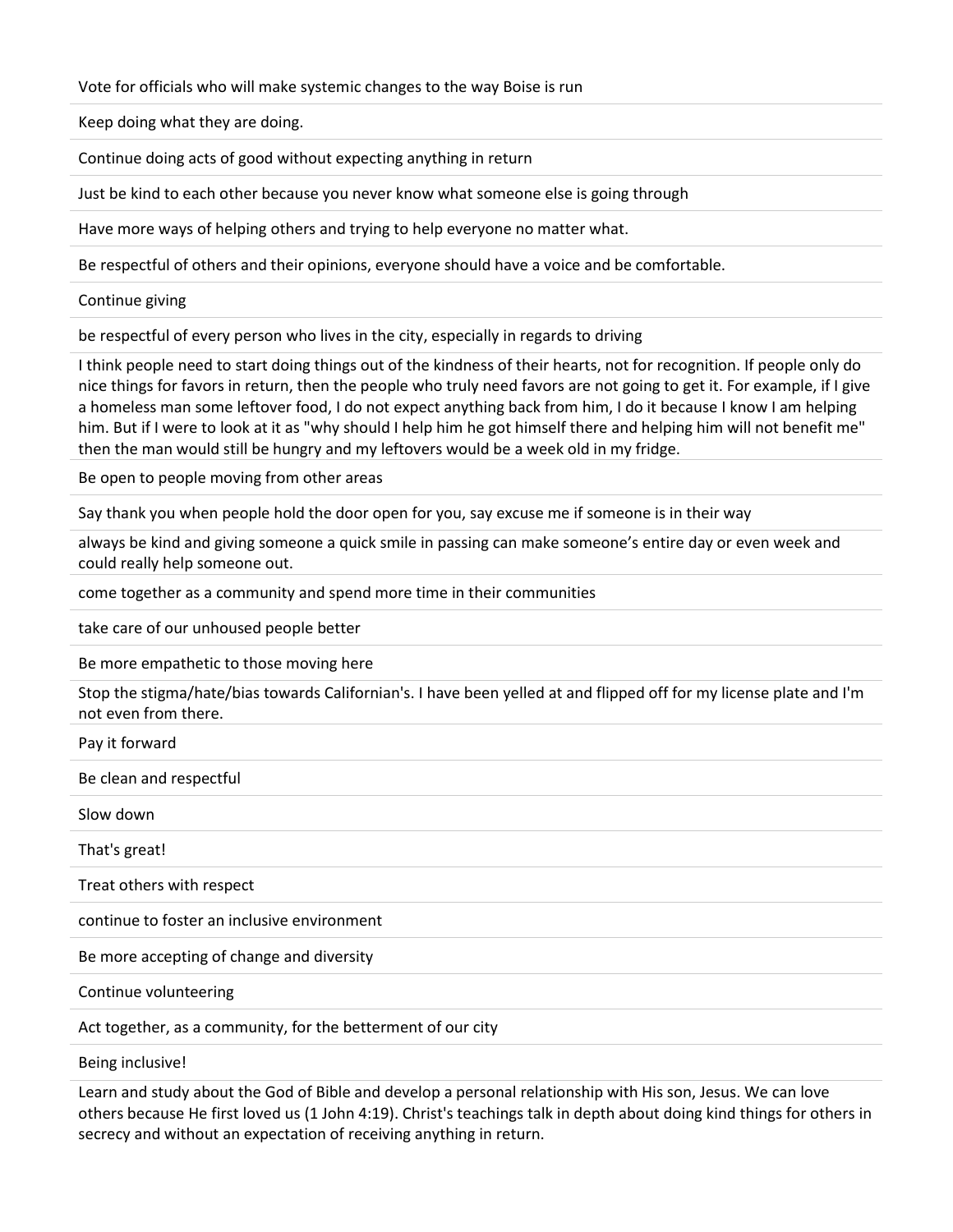Be more compassionate. Accept others differences. Pave the way for a better future directed away from what is holding society back from being better

Not neglect their spiritual side

be patient with one another, and remember everyone is different.

Refrain from making a social media attacks and snipes. Meet their neighbors and talk to them regularly. Slow down on the roads. Refrain from aggressive driving. We've got to stop attacking one another opportunistically when there is a degree of anonymity. I now circle back to my comment about visiting with one another - seeing each other as "us".

Practice the generous assumption.

smile more and say hello, eliminate "our state is full" sentiment. Moving here recently, I feel like I was not welcomed by many and that I was just another outsider coming to make Boise too crowded.

welcome someone moving from out of state

Help the homeless

It is all about Care of Others before Self.

Be more accepting of different kinds of people. There's a lot of "othering" of anyone who's not cisgender, heteronormative, white people.

Give others the grace of imperfection. Realizing we're all human and cut each other some slack with a smile.

I think continuing to be kind to one another for the sake of being kind!

More dialogue, news coverage, storytelling, teaching in schools

keep being friendly and compassionate

Just assist if you see it's needed

Anything and everything

Respect speed limits on neighborhood streets

not be so quick to judge others

Slow or control growth with rules. Too fast growth adds to problematic situations and tension for many. Many people here seem less happy now, confront more problems. Also too fast growth attracts opportunistic organizations. Controlled growth allows for acclimation for everyone.

Slow down; population explosion has led to too many people grumbling

Reach out to others who may need help regardless of "payback." To start with, people should be vaccinated & wear masks in public places to show they are about the health & safety of others in our community. It's appalling to see the continuing rise in COVID positivity rates and hospitalizations among the unvaccinated. This should not be a political decision, but one that helps keep our neighbors and communities safe.

Little acts of kindness go a long way. Something as simple as picking up someone's coat when it slipped of their chair. Talking with strangers. Letting another driver enter the road, and acknowledging when someone does the same for you.

Being more open to diversity and inclusion without making it political.

Stop the extremism in our state legislature. They are not the majority but have the loudest voice.

say hello and get to know your neighbors. don't litter and pick up litter when you see it.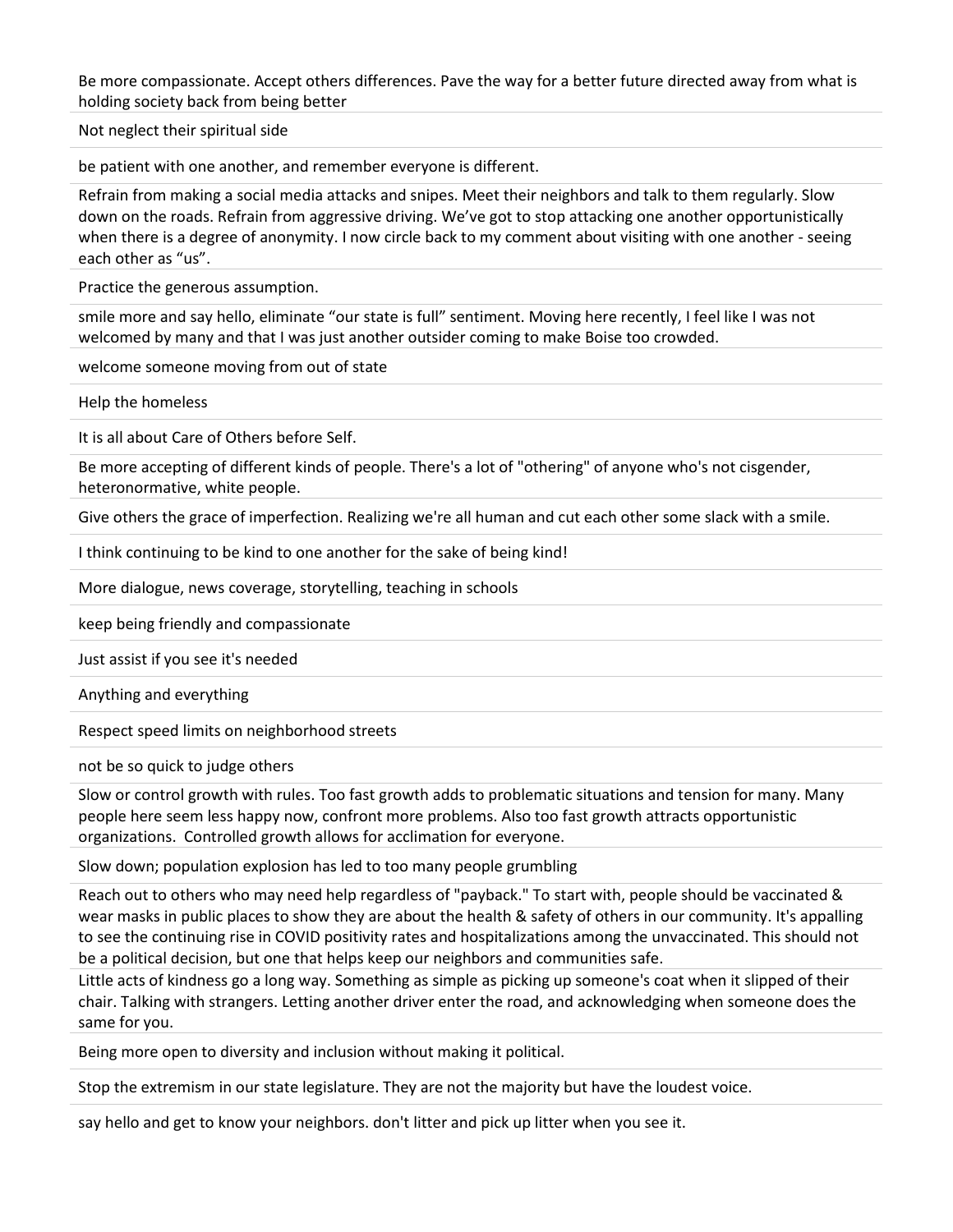Look for simple things, like be patient and honest

Welcome guide for newcomers - we don't honk unless it's dire, say hi & yield on trails, etc

Be more respectful of others. Stop listening to extremist media. Stop being so partisan.

Drive slower

Tone down the political, positional conversations and instead focus on what we are trying to do together to improve and enjoy the wonderful place that we live for everyone here!!

Make eye contact, chat on the trail, show genuine interest when connecting with another person, be open and receptive to connection

Continue to say hello and smile at strangers

Keep Boise full of hard working people with strong family values.

Slow down, smile, pay attention, small gestures of kindness holding open doors, saying hello, just being a present human

be positive

Make friends with someone who is different from yourself. Different age, ethnicity, birthplace, type of work, etc. It's educational and stretches your understanding.

Think of others not just themselves

Remember we are all God's children, even those who have different views of issues. When you do that you can have civil discussions not shouting matches.

Empathy would help!

Just be kind, patient & practice tolerance

Encourage Teachers and parents to teach children this

Broadcast positive stories.

Give more without strings attached

Not locate the Interfaith Sanctuary in a NEIGHBORHOOD and not refer to those who have valid concerns about this relocation as NIMBY's.

have more patience, drive more friendly

Focus on providing a high level of decency and civility to the all people regardless of their status, power, beliefs, perceived needs, challenges and difficulties (not to mention the physical characteristics, which should go without saying)

I moved to Boise from Boston 10 years ago. I was once driving the wrong way on main street and not one person honked at me! Instead someone kindly open their window and let me know that it was a one-way. That experience taught me what it meant to be a Boisean. People here embraced me and did not judge me (for my horrible Boston driving); however, they did patiently model to me what it meant to be kind and caring in this community. I think individual people can continue to improve the quality of life by welcoming others and helping them learn what it means to be Boise nice. Whether that is driving the speed limit, checking on neighbors,Holding the door open for others, or intently listening when someone is telling you about their day. Boise and his need to understand that many people come from places, like I did, where that is just not how life is. Some people really need to see and learn about how and why Boise is so great. Boise is a special place and will continue to change. The only way we can maintain Boise nice, is to show others what it means to be kind in our beautiful city.

Allow pedestrians to cross on a long stretch with no crosswalk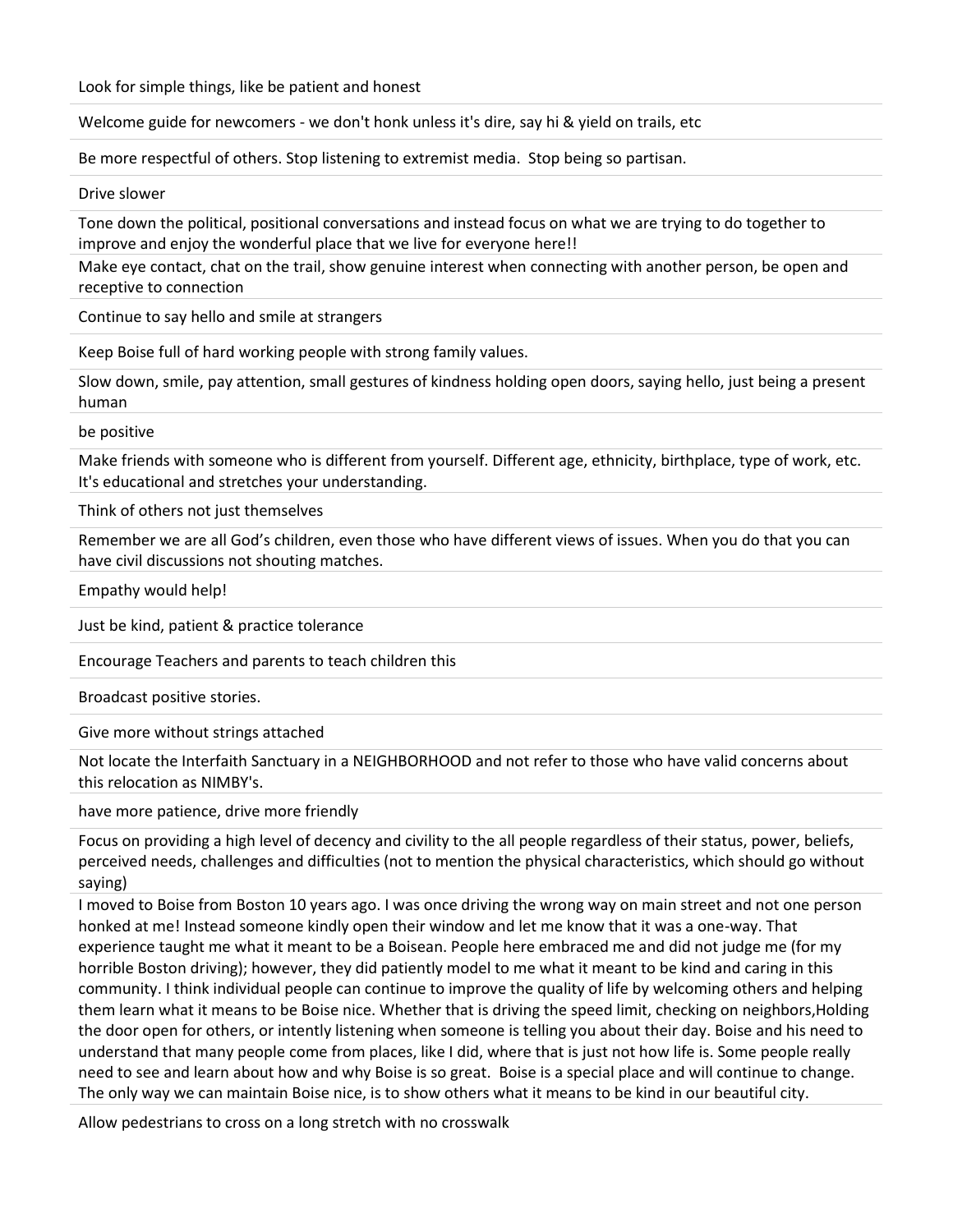We can deal interact with the people we meet as individuals, always one person at a time, focusing on him/her only, as long as we're with them.

don't be overly influenced by the news media or social networking

Slow down. Stop thinking just of SELF

Be kinder to others. Take care of public spaces by not littering. Be polite in traffic. Be respectful and kind to those you disagree with in political matters. Acknowledge our shared responsibility toward children and youth, and support their development and education.

Demonstrate empathy for those who are suffering; do their part to disrupt and slow down the spread of covid; be considerate and grateful for those who are on the front lines of caring for the sick; be open to others who are different from one's self; do the right thing!

Pay attention!

Slow the growth…

Become more centric in their politics

engage each other

Continue respecting everyone around oneself with the same respect you would like to be treated with

Play nice

Look at others when meeting/passing by them. Smiles are nice then, as well.

You would need less hateful republicans and christians for that. The hypocrisy and hate is driving me out of Boise and back to Seattle. The abuse, discrimination, and hate of anyone not a straight, white, Christian flavored person is so toxic and prevalent everywhere I have lived in fear and been suicidal for YEARS. Boise and Idaho in general are TERRIBLE places to live. I can't hold my fiancé's hand at the store for fear of being physically and or verbally attacked in public. You people are all awful.

Get vaccinated. Vote for Democratic candidates.

No mandates. This puts people in a confined space. Freedom of choice is what makes people happy. Knowing they have ultimate say over their own decisions is so important to happiness

Stop thinking about political divisions and see others as fellow humans

Chill when driving

Kindness begets kindness. Small acts can reap big dividends. Pick up trash. Smile at people. Everyone is struggling. Do unto others.

Stop seeing everything from a political point of view.

Not judging or treating people on the basis of their politics.

Be more caring, respectful and considerate of people of differing views, background, ethnicity, religion. Also, because you were born here doesn't entitle you to feel superior or have more rights to Boise or Idaho. It is an evolving city, state, country & world. Embracing change and diversity will help us grow as community and state. uplift others, even strangers. Make eye contact, help/give when you can, unite the community, accept all, don't divide, don't gossip, reach out

Be neighborly and inviting to both friends and strangers (aka friends you haven't met yet).

Quit so much politics. Be human.

Quit being so mean to people that are not like them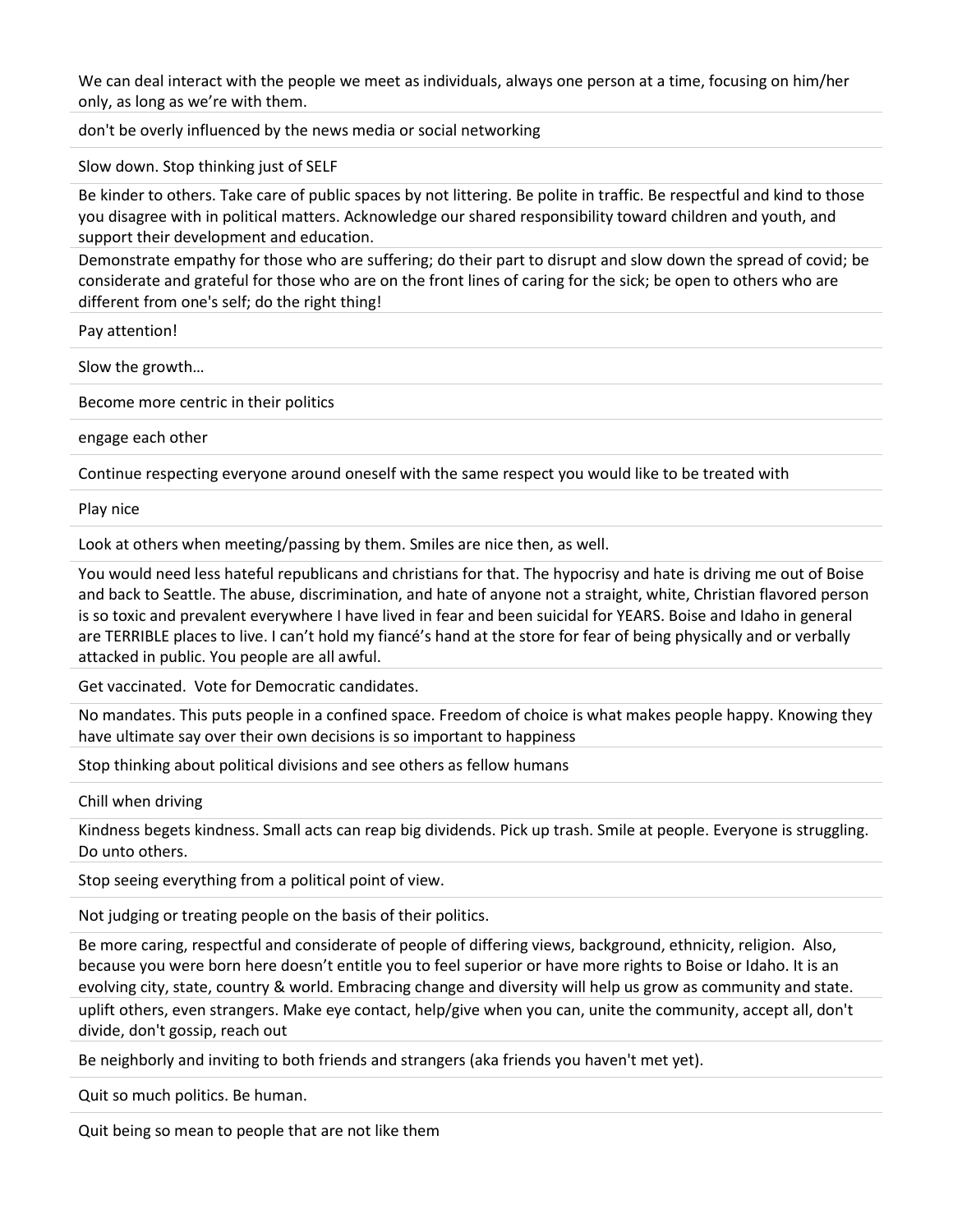Elected better public officials whom are "qualified" for the positions they are running for.

Think of others daily, be polite to disabled,helpful to disabled

Be courteous to others

Respect each other

Vote out the partisan politicians, get vaccinated.

Get to know people in their neighborhood and don't rant about petty things on social media

truly embrace people who move here rather than judge them and make assumptions about their values/political beliefs

Continue to be kind and helpful to people.

lead with curiosity before concluding why someone did what they did...

SLOW DOWN and do unto others as you would have them do unto you.

common reason for living in Boise. similar economic status, are some getting left behind or parts of Boise not keeping up? Break political divides.

Work to change the political climate here.

Support philanthropic/charitable infrastructure

Be friendly and welcoming to all people, not just those who look like you.

Be courteous, respectful, kind.

Pay it forward to others when they experience kindness

contribute with time, talent and treasure to those non-profits in boise that help keep boise nice. protect those special landmarks in the city and surrounding area whether they are natural landmarks or structural landmarks. Be welcoming and inclusive of new comers - set the example.

Neighborhood associations, posters, billboards and literature on how to be ice, how to be neighborly in every situation.

accept more than one idea

Make an effort to meet their neighbors, even if they are renting.

Be Thankful, it is exhausting helping people and them expect it, or demand it. Helping people comes from the heart, and if someone is expecting it, or rude when it is received it ruins the "NICE" of it all.

Truly be mindful of others and considerate of their beliefs whether they are trendy or traditional whether you agree with them or disagree. And practice what you preach-be a good person to everyone not just to those who agree with you politically or otherwise.

Drive faster

Mask up and get vaccinated!

Respect each other despite political views or race/ethnicity

1: Treat your neighbors the way you'd want to be treated—that is to say: love them. 2: Vote for candidates that are true fiscal and social conservatives, and not career politicians.

Vote out Republican senators. That would be really nice and help the quality of life in the area.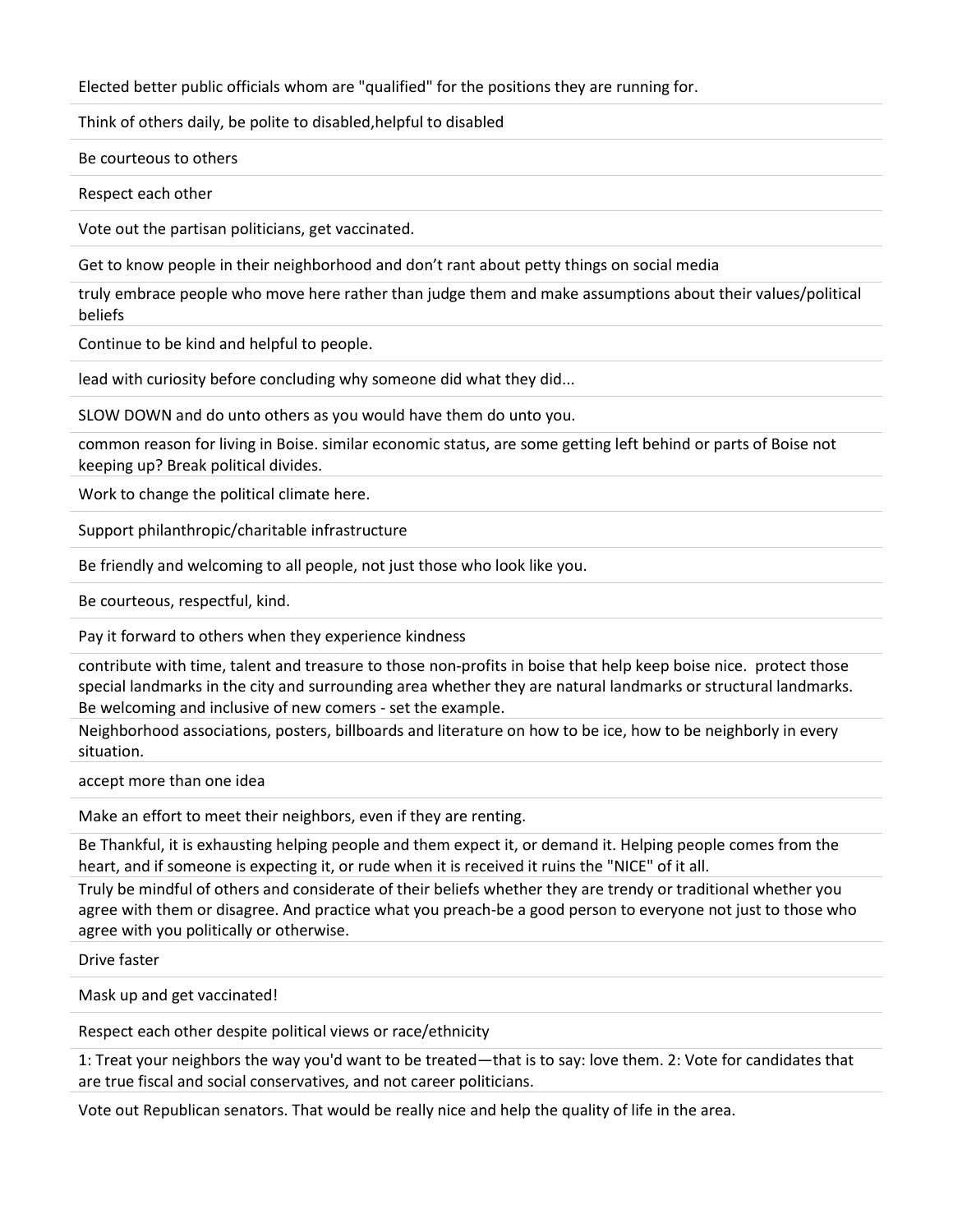Remember what it was like or what they liked when they first visited. Keep it moving forward.

Be kind to ALL people. Stand up/speak out when they see bullying or abusive behavior.

Volunteer

Drive appropriately, don't take things personally, manage anger

Smile; be grateful; remember that the people moving here are moving to improve their lives not to deteriorate others; lead by the example that you wish to see.

Not put up with bad behaviors by those moving into our state. The niceness is starting to go away because people are allowing bad behaviors. Hold bad behaviors accountable!

Build better housing, build more shelter, raise wages.

Continue to say hi and be friendly, especially on trails and the greenbelt.

think of others first; care for your village/family/community

Focus on the improvement of their own lives helping others when they can.

Stop driving like absolute dickwads, show genuine kindness instead of the fake kind found in those Utah churches, etc...etc...etc...

increase awareness of opportunities to help.

Be pleasant and mindful of others. We all have our own unique paths in life.

Be kind to the people moving here. Although Boise is nice, I can't go a single day without being told that people like me (CA) are ruining Boise. I don't take it personally, but I know others do. And it's disheartening because the people I know who are moving here are doing so to get away from the difficulties faced in other areas. I try very hard to embrace Idaho. I wish others would stop reminding me that I didn't grow up here. (Ironically, my ancestors settled Idaho...so my roots are here.)

Above all else, get vaccinated and wear masks. It is not nice to infect your neighbors

Be considerate of others around you and aware of them and their needs and be compassionate to that end by acting in the societal best interest.

Get Involved

Stop being political

Accept all people from all walks of life. There is stereotypical prejudice I see and feel more often lately.

Get vaccinated, stop talking & making everything about politics, and only judge others by the content of their character.

爱护环境

At least say hi to each other when eye contacted.

Be patient when driving

Be nice drivers

Continue to maintain Boise's high standard of being friendly and nice. I'm seeing fewer smiles and hearing fewer hellos on the trails than in years past.

Be less polarizing about politics and all that goes with it.

I think people are nice in person but can be unpleasant online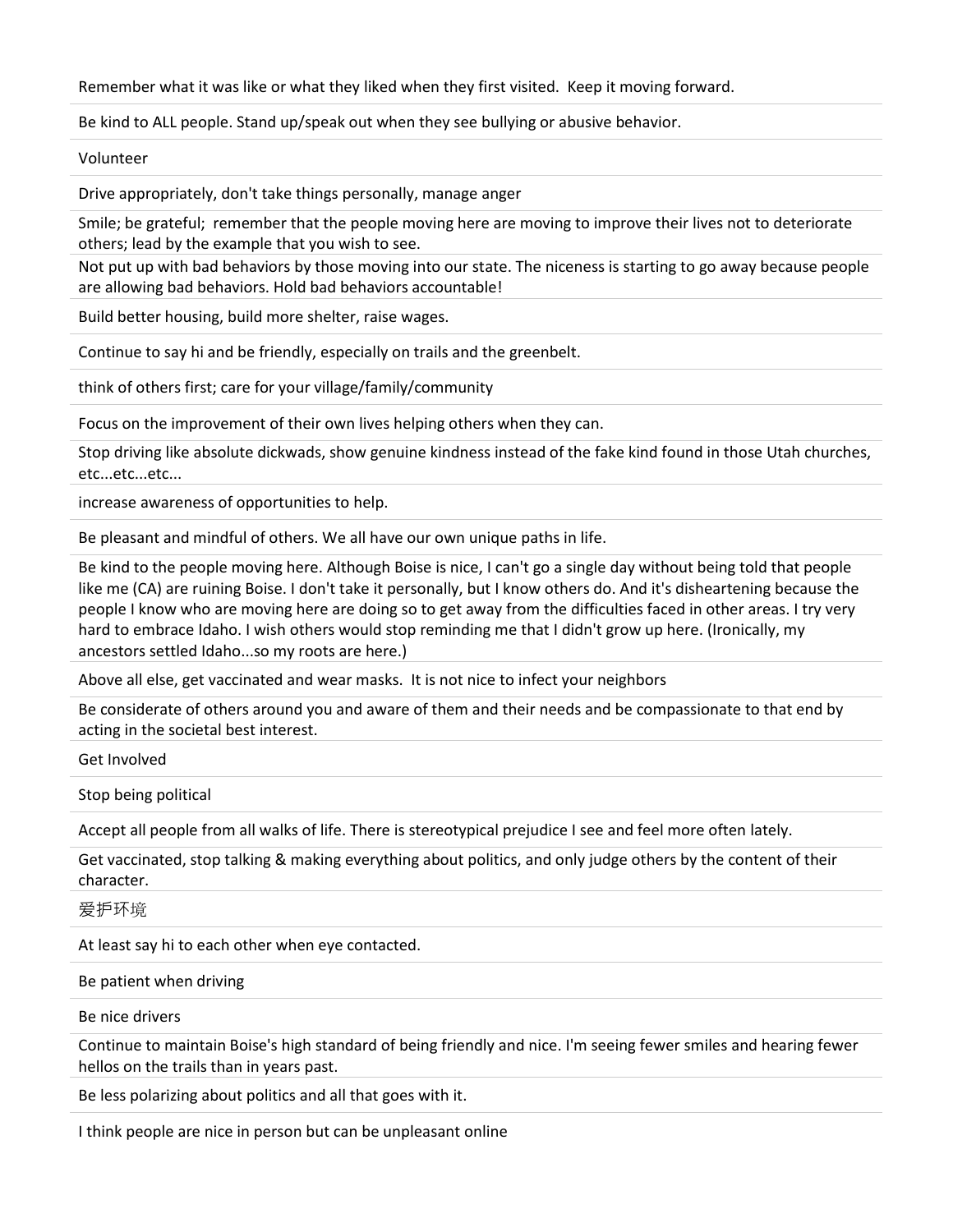They need to think of others more than themselves. Yes, Idahoans are generally nice. I am one. But we have been swamped by people fleeing other cultural imprints that have trained people to be curt, distant, uncaring, rude. Boise is not NICE.

Think about others, discard partisan posturing

Treat our neighbors with kindness and empathy no matter whether they believe in the same things as we do.

Be nice and thoughtful

Keep smiling and waiving at strangers on the roads, trails, and more!

Have more self-awareness if how your personal behavior affects the people that you encounter on a daily basis.

Provide grace to others, assume positive intent, wave and say hello, engage others, smile at strangers, pick up trash around them, hold open doors for others, let others go first, give generously, be charitable in thought and action

Continue to pay it forward and lift each other up always.

Consciously perform one act of kindness for a stranger everyday.

Smile at each other, hold doors open, say thank you

Right now, support our healthcare workers

Support interfaith sanctuary in their work trying to shelter people

Be courtesy to newcomers

Think of others first, be friendly, be courteous, take responsibility for your life and your actions.

Pick up their dog poop. Especially when they've already taken the time to bag it so nicely.

Empower our neighbors of color, Accept refugees, work together by masking and vaccinating to stop the spread of covid19, continue to celebrate diversity, promote green initiatives, and fund quality education.

Accept and support members of Boise's LGBTQ+ and BIPOC communities instead of acting like they don't exist so Boiseans can continue to pretend like it's a city of nice people who all get along.

take a millisecond to walk in someone else's shoes, listen to their stories, have a shred of empathy for your neighbor.

Get vaccinated.

See each other. Say hi when passing on the street.

Say hi when passing. Not being angry - instead be patient and understanding, when driving, interacting, etc.

When people do something kind, we need to thank them for their kindness. We need to recognize and celebrate kindness and kind acts.

Take the time to listen to others, and be kinder than necessary.

Have patience, find an organization you're passionate about and see how you can volunteer/contribute

Stop carrying AR-15s, wear masks and take public health measures seriously

Neighborhood watches, vandalism is increasing. More neighborhood cleanups and fun events to help us know each other. A hotline to identify small issues without involving police. Kids need something useful and interesting to do.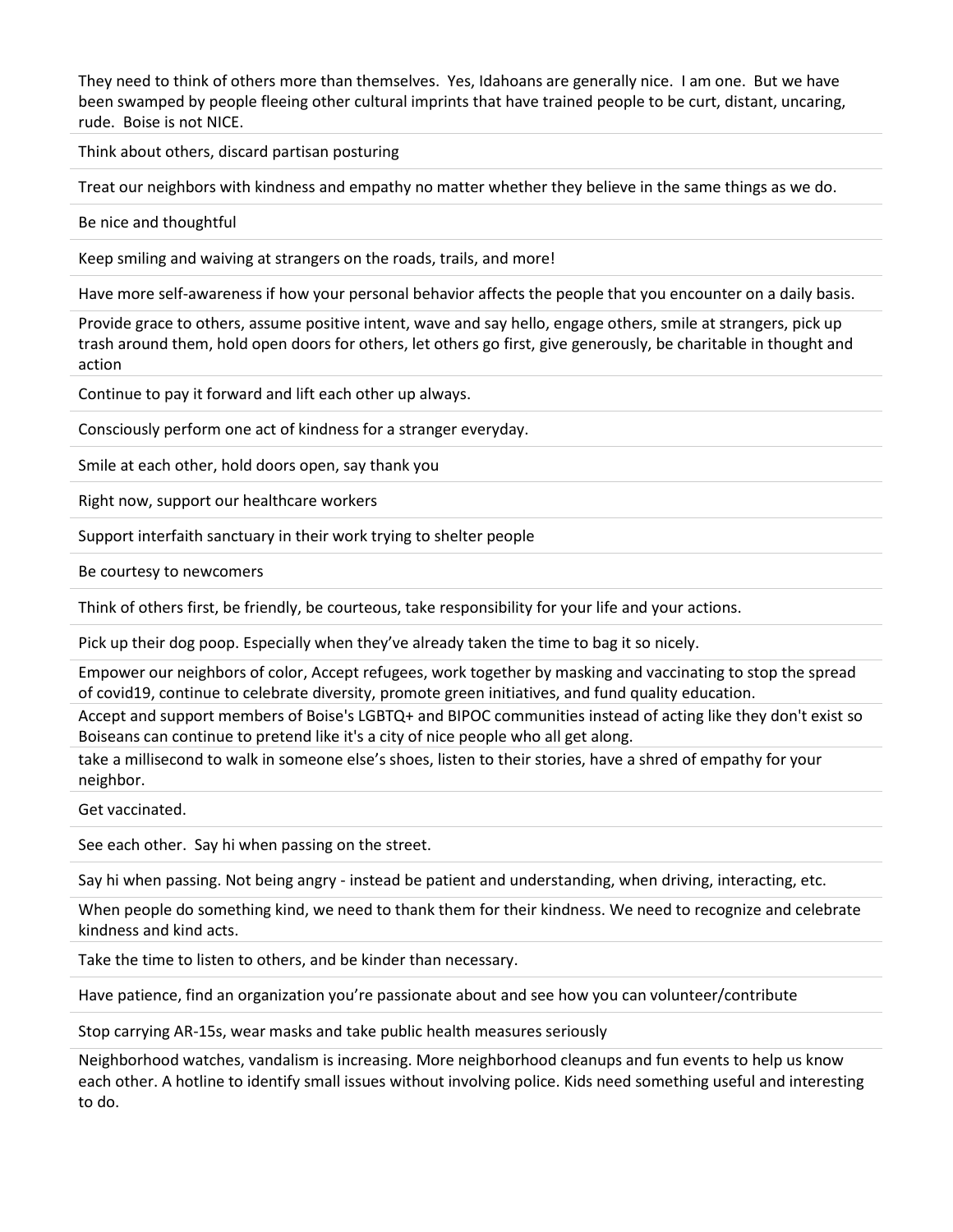Remember that everyone is a human being, and would just like the be seen, listened to, and heard. You never know what someone is going through, sounds cheesy I know, but it helps remind me that even small interactions with people can make a big difference to others.

Mask up

Tolerate differences and GET VACCINATED!

Express opinion without belittling others. Be kind & respectful of other people's opinions .

Be more empathetic - be color blind - stop making everything about politics - don't judge based on from where a person moved

Cultivate compassion

Resist the ultra conservatives in our state that are trying hard to turn Ada County hateful

Continue being kind and do what's best for the greater good

Stop the hate. Let's think about this...in the past year...anti-semitism, anti-Californian, blatant racism, mask wars. I saw more kindness in Chicago and Boston.

Get vaccinated and wear masks

Be welcoming. Educate others on what it means to be welcoming.

Not be a-holes to others

Stop maligning people on social media or just stop using social media if you cannot control the hate talk.

Consider how their actions impact others and let themselves be inconvenienced to benefit others i.e. get vaccinated, wear masks

Use active listening skills; be authentic and respectful; seek out and seek to understand perspectives outside your own;

Engage in conversations about racism

Encourage each other to be kind "Boise Kind!"

Stop focusing on our differences and embrace our similarities!

Courtesy when driving. Not throwing trash on our streets/roads

Be less selfish

Make it a point to not buy into national narrative or rhetoric be mindful of the fact you're talking to a human and should be treated as such

Slow down and think about the quality of life that they might like

Unclear what you mean by "nice quality of life." Available activities/amenities? Or some quality of "niceness" as it relates to previous questions about helping others? If #2, just a little selflessness goes a long way. Do things because they need to be done, not because someone asked you to, or because someone important to you is watching.

political civility

Work towards a solution for homelessness and caring for those less fortunate. VOLUNTEER

Random acts of kindness often.

Treat other kindly. Anger is being taken out on people serving the public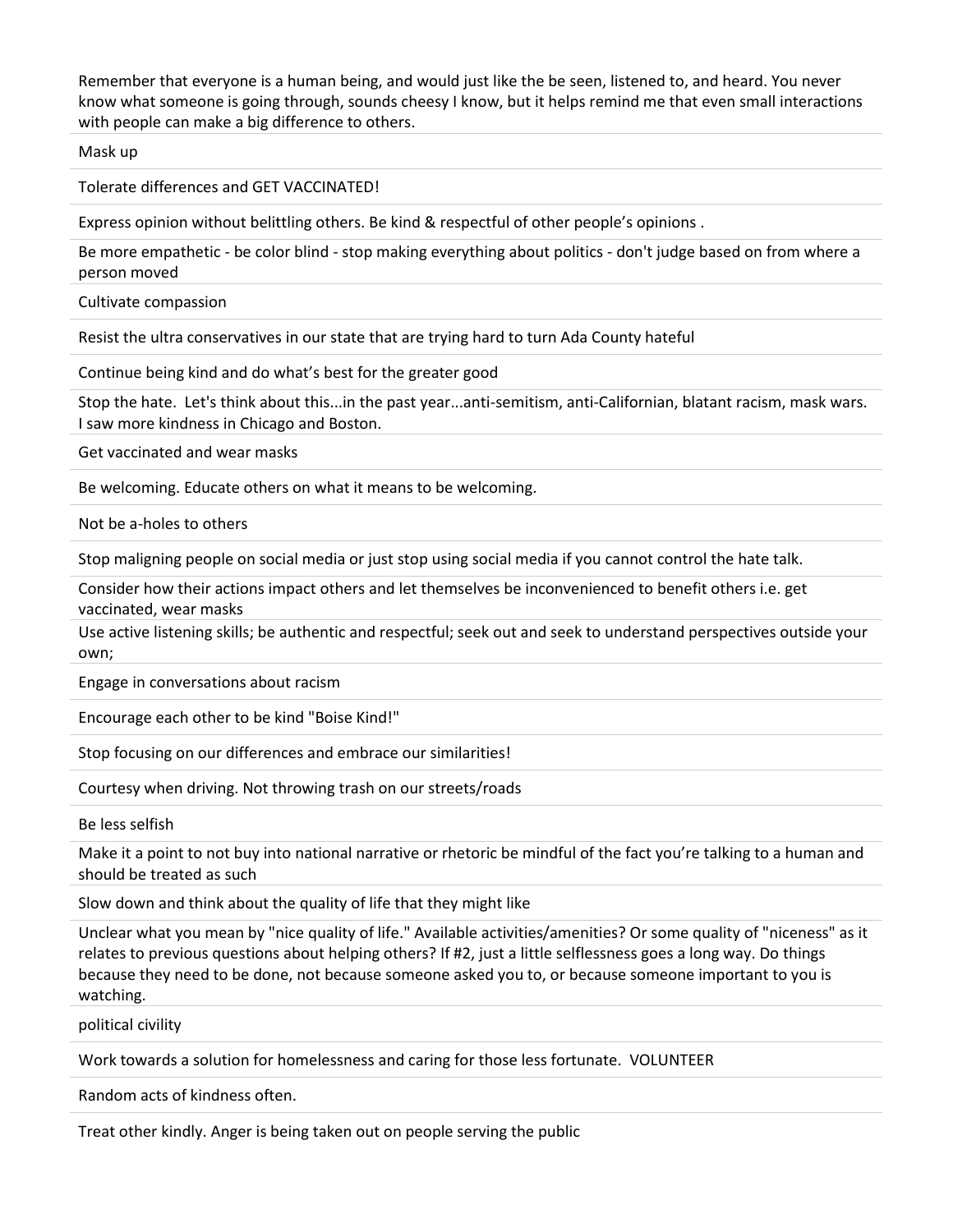Boiseans need to continue treating their friends and neighbors with courtesy and respect, especially during these trying times.

Be mindful of tone and sharing political opinions; treating others with dignity, even when they seem "different" from self; becoming more other centered than self centered; wear a mask and get vaccinated!

Continue being friendly to people on the streets

Stop judging people based on where they used to live

smile at everyone

Educate new arrivals. I fear more people are moving to Boise for the wrong reasons - they perceive it as very conservative, for example. We need to make sure people understand that the community expectation is we take care of each other. Let someone in front of you in traffic. Stop for people in crosswalks. Say please and thank you. Smile and wave. Be friendly and caring. But we will lose all that if we don't intentionally educate new arrivals on the expectations.

Smile and greet each other when passing by on the street, in the store, etc. Pick up random trash along one's route to help beautify the area. Stop one's vehicle to let wildlife cross the street.

Treat people with dignity and respect for no other reason than the fact that they are human beings.

Be courteous in traffic; Hold doors open for people; help people when they need a leg up somehow; volunteer for a non-profit; create a non-profit that fills a need; donate to the efforts to improve the quality of life for everyone in Idaho

Say hi on trails and paths

It's been changing for the worse - unfortunately new residents don't have Idaho mannerisms.

Put politics, racism, conspiracy theories, and religion aside

Cut down on aggressive driving! Make choices that help protect the whole community, such as getting vaccinated/masking/social distancing.

Look out for others, make room for other types of housing, show the rest of the Treasure valley & Idaho that tolerance is a virtue and all are welcome!

Think about how their actions affect others.

Don't get into the rat race and just think about your problems, remember that there are others around us that need more help and have bigger problems than us.

Wave and smile to strangers

Smile.

Continue to welcome people into our community...no matter what state they are from or political affiliation.

Community shout outs on the website; how can news outlets feature more feel-good news?

Slow down, make a real effort to get to know your neighbors, fight the "litigious" culture of the west and east coasts.

Don't encourage more people to move here. People are becoming more rude.

teach your children well...

model it. Smile. Hang out on their front porches.

Clean up our neighborhoods and streets. I see more trash than I ever have.

Encourage the desirable, kind behavior and be a brave stand-up person against unkind behavior